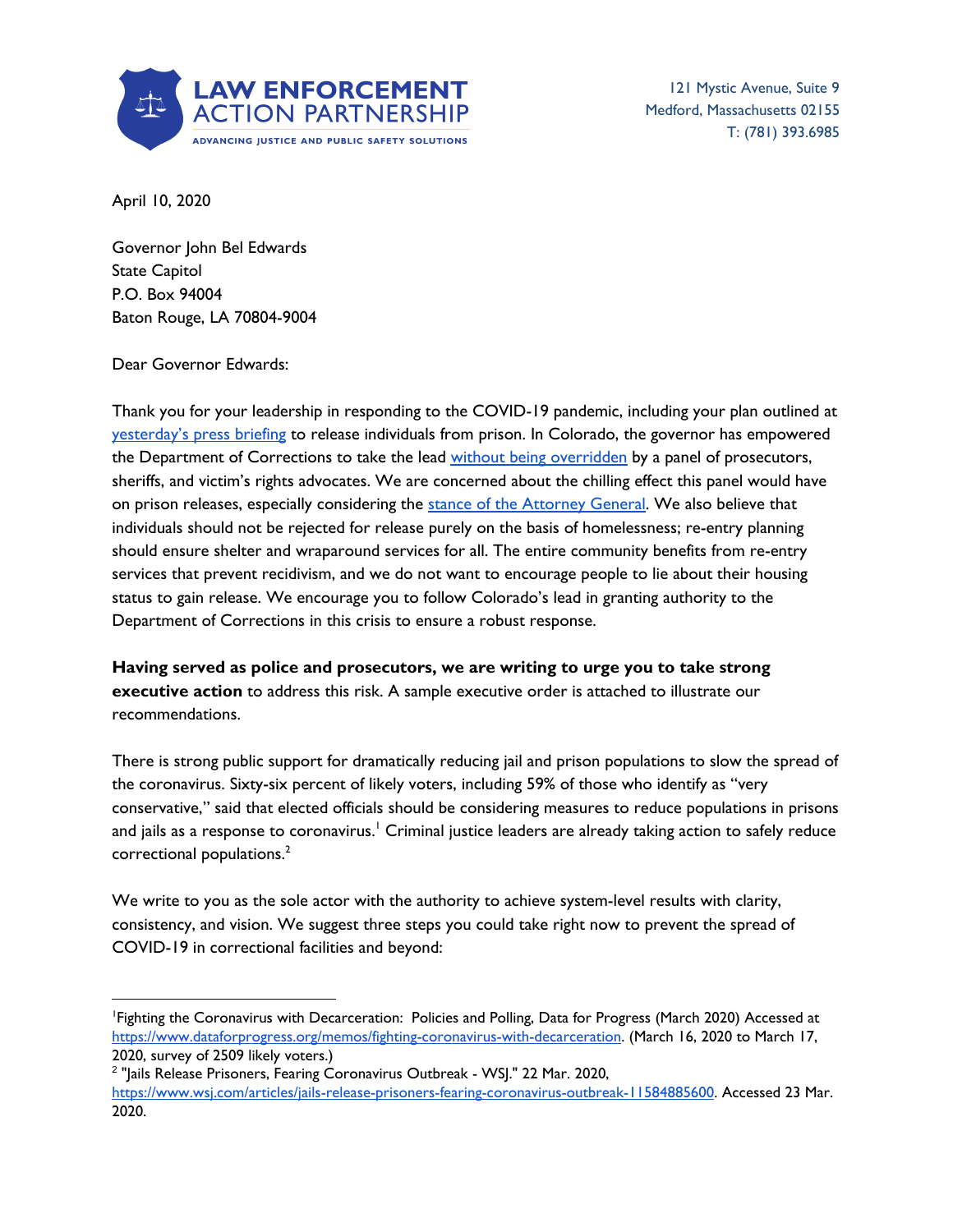

- 1. **Release medically high-risk people in state custodial facilities**. We urge you to use your clemency powers to begin a process of immediate review and presumptive release for all people identified by the CDC as particularly at-risk – older people and people with underlying health conditions or who are otherwise immune-compromised – whose sentences would end in the next two years and who do not pose a significant public safety risk.
- 2. **Reduce overall populations in state custodial facilities**. Using your clemency powers, begin a process of immediate review and presumptive release for:
	- a. anyone incarcerated for technical violations of probation or parole, and/or
	- b. anyone whose sentence would end in the next 180 days.
- 3. **Reduce medically high-risk and overall populations in local custodial facilities**. Direct local stakeholders, including police, prosecutors, and judges, to take concrete steps to reduce the intake of people into local custodial facilities. These steps would include:
	- a. stopping arrests for low-level offenses and issuing citations in lieu of arrest for other offenses,
	- b. suspending the use of cash bail and limiting pretrial detention to cases with a significant risk of flight or charges indicating high risk of violent reoffending, and
	- c. setting conditions of release that allow incarcerated people to care for family at risk for COVID-19.

The time for action is now. This pandemic is here, and it is making its way through our state's carceral facilities. Attached to this letter is a draft Executive Order that you could sign to immediately to address this crisis head-on.

Sincerely,

David Brown Former Assistant City Prosecutor Baton Rouge, LA

Tim Hitt Former Police Corporal Monroe Police Department, LA

Patrolman Jerry Kaczmarek (Ret.) New Orleans Police Department, LA

Major Neill Franklin (Ret.) Maryland State Police